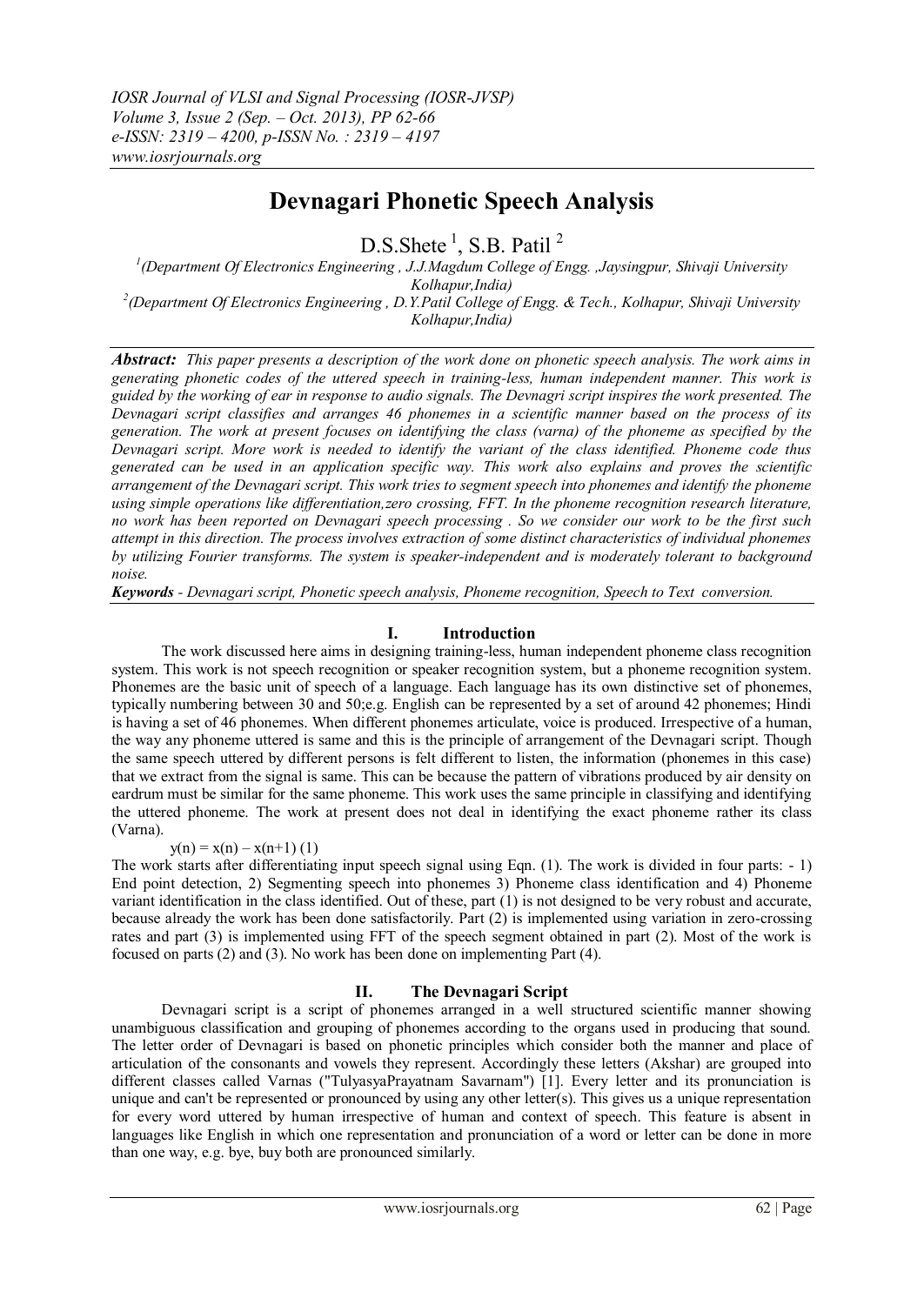The first 25 consonants of Devnagari script, arranged in a 5X5 matrix, form five different groups of phonemes as in Table 1 Each row of five consonants is generated in totally different way. First four rows are classified depending on the touch point of tongue inside the mouth as Kanthhawya (Velar), Talawya (Palatal), Murdhanya (Retroflex) and Dantawya (Dental). The fifth group is called Aushthawya (Labial) because it is generated using lips only. The elements in a single row are generated using the same organs but varying the time period of touch and pressure at the same or near the touch point of group. Different phonemes in these varnas are Shown in following Table 1.

|             | Class variant |      |        |      |               |
|-------------|---------------|------|--------|------|---------------|
| Phone class | Non-voiced    |      | voiced |      | Nasal         |
| Kanthwya    | ka            | kha  | ga     | gha  | nga           |
| Talwaya     | cha           | chha | 1a     | iha  | nja           |
| Murdhanya   | ta            | tha  | da     | Dha^ | $na^{\wedge}$ |
| Dantawya    | ta            | tha  | da     | dha* | na*           |
| Aushthawya  | рa            | pha  | ba     | ma   | ma            |

Table 1 Phonemes of Devnagari script

# **III. Present work**

 The objective of phoneme recognition is to determine zero crossing rates and FFTof the speech signal The steps used in the present phoneme recognition system are discussed below.

## 3.1 **Input Acquisation**

After capturing the speech by using microphone the speech data is saved in .wav files. For that purpose window XP sound recorder is used. We are using complete list of Devnagari alphabets uttered by 10 different persons (5 females + 5 males) in normal daily use rooms at 8 kHz with 8 bits per sample. The work being focused mostly on identifying the five classes (varnas) and computing FFT of speech signal to get frequency band of speech signal. The work identifies distinct patterns produced by these five classes and frequency band of speech signal.

## 3.2 **The Speech Utterance (Data Collection)**

The source of data is a database consisting of 25 characters taken from 5 phone classes and spoken 10 times by 10 speakers; those are 5 males and 5 females of various ages.The data, which is speaker dependent, will be used for further processing.. These characters are recorded by Windows XP sound recorder with sampling rate 8 kHz, 8-bit and mono is used to record the utterance.

# **IV. Speech Processing Work**

 The work aims in designing training-less, human independent phonetic speech analysis system to generate phonetic codes of uttered speech. This work is guided by the working of ear in response to audio signals.Speech signals are composed of a sequence of sounds. These sounds and the transitions between them serve as a symbolic representation of information. Though the arrangement of these sounds is governed by the rules of the language, the elemental sounds called phonemes (Akshars) remains the same. Also the way different human produce these phonemes are also same because the difference remains in the parameters of the signal produced like pitch, energy etc. It also is known that the spectral properties of speech waveform such as energy, zero crossings and correlation can be assumed fixed over time intervals on the orders of 10 to 30 ms [2].When same speech is uttered by different humans, the information that we extract i.e. phonemes is same irrespective of the speaker. This gave us the question where might this information be present. Hence as first step before starting to work with the speech signal we tried to find some of these parameters that store information of speech. We first converted speech signal into a series of  $(+1, 0, -1)$  by changing all values above a +ve threshold to +1, below a –ve threshold to -1 and in between values to 0. The threshold was selected by manual inspection. The speech was still understandable though was heavy in noise. Next only the points which fell on zerocrossings were marked +/- 1 according to its sign. The result was same as previous. Next we differentiated the signal using (1) effectively high pass filtering it, as was expected the speech was still preserved. With these results we concluded these two simple parameters viz. zero-crossing and magnitude variation are holding much of the information. Hence these two parameters are always used to further process the signal. We are using complete list of Devnagari alphabets uttered by 10 different persons (5 females + 5 males) in normal daily use rooms at 8 kHz with 8 bits per sample. The work being focused mostly on identifying the five

classes (varnas), accuracy around 75% is obtained when speech is composed of consonants from these groups only. The work identifies distinct patterns produced by these five classes. Next we discuss the three parts implemented.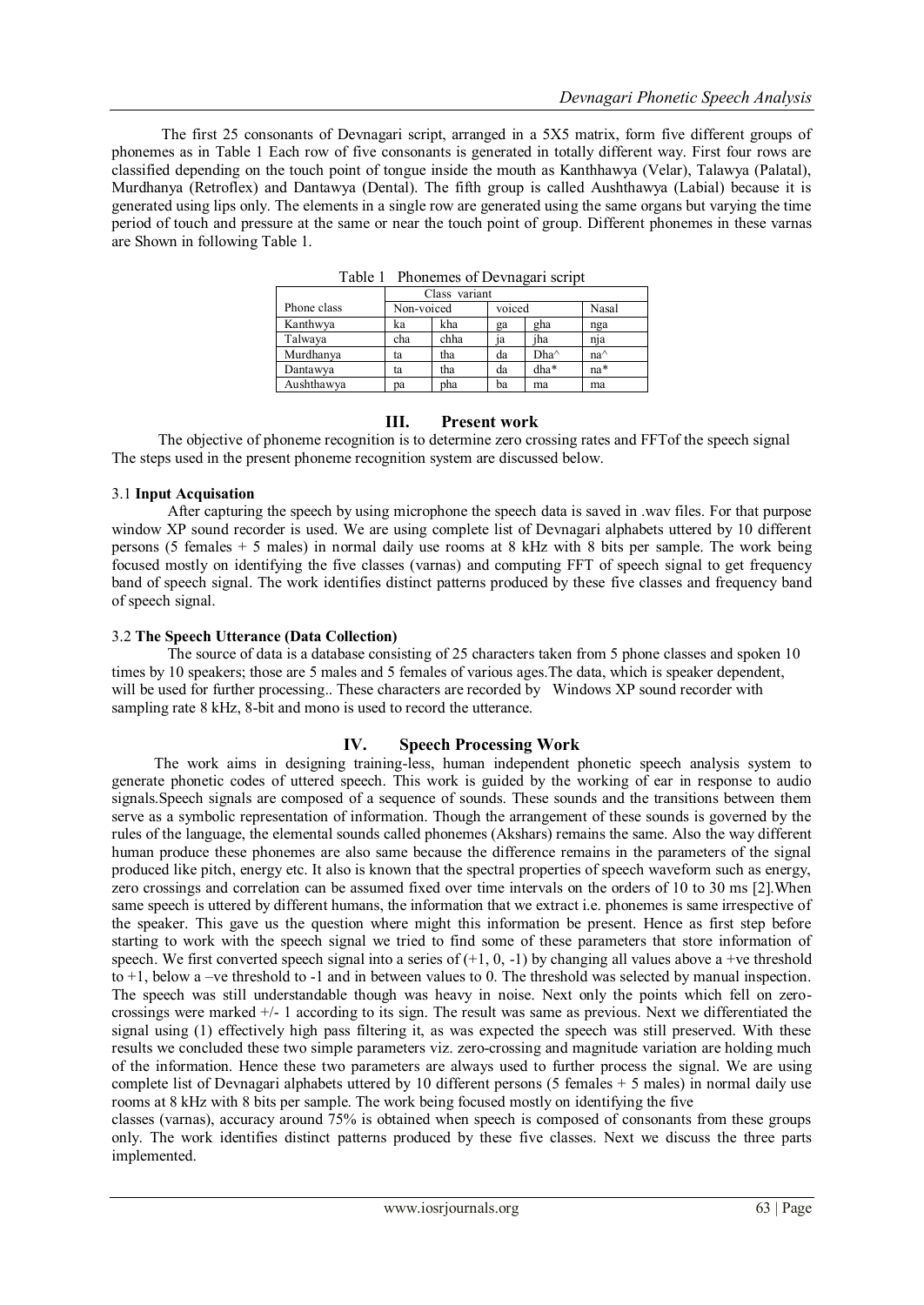### 4.1**End- Point Detection**

 In a same phoneme class it is observed that the first variant is unique in a sense that it is repeated in other three of the four plosive variant except the nasal and is coupled with aspiration and/ or voice bar. Hence even in the absence of this aspiration or voice bar within the marked end points, we can correctly segment and identify the class of the phoneme. Here the technique used to identify endpoints is not very robust and hence low energy nasals and other low energy plosives as specified by [2, pg 132] are tried to be avoided. This limitation is used because already many techniques have already been developed [4, 5] and this part is not main focus of the work. Use of one of these techniques is advised. The method used here is inspired by [1, 4] and is magnitude based only. The average magnitude envelop of 1<sup>st</sup> difference of input speech signal is obtained using a rectangular 15ms window moved forward at 10ms steps. A threshold equal to 15% of the maximum of this envelop is used to partition this envelop in two parts abvTh and blwTh.In the 1st difference of this magnitude envelope its zero crossings are marked. Zero-crossings nearest to start and end of abvTh is taken as tentative start and end points. As done in [4] we move backward and forward at start and end respectively. The distance of nearest previous/ next ZC to start/ end is computed. If this width is >3 start/ end is moved to this point and again we move forward or backward. If we get three consecutive zero-crossings in this 1st difference of amplitude envelop which are not wider than 3 durations of steps and within a threshold of 1 step above or below the width of zero crossing that we started with we finalize the point that we started with as start/ end point. If the difference of widths between current two zero-crossings and the width we started with is  $>1$ , we move start/ end point to this point and again start to find three consecutive zero-crossings matching above condition.Because the work focuses on identifying the phone class of first 25 phonemes and presence of first phoneme of class in other variants of same class loss of friction (aspiration) before present in weak fricatives  $(ff, fh/h)$  is not going to affect the result as long as it is segmented correctly that we discuss next

## 4.2 **Speech Segmentation**

 Speech segmentation can be described as a process of identifying boundaries in the speech signal and labeling each of the speech segments between two adjacent boundaries with a symbol. This process of identifying boundaries and labeling can be addressed at various levels of details such as Speech / non-speech segmentation. This is a task of detecting the begin and end of speech in the audio signal. Apart from speech, an audio signal may also contain non-speech data such as music, noise, silence etc. It is important to segment the audio data into speech / non-speech segments, as it acts as pre-processing step for many speech systems such as speech recognition, speaker recognition, etc.,. Output of this process is the boundaries between the speech and non-speech segments in an audio signal

 As discussed earlier about experimental observations, it is found that variations in amplitude and the rate of zero- crossings are two of very important parameters that represent the information content of the speech signal. Hence these two parameters are used to segment the speech into its constituent phonemes. The zerocrossings are computed on 1st difference of the input speech signal with a rectangular window of 15 ms duration at steps of 10 ms duration. Similarly the magnitude envelop is computed with same window. After this we marked boundaries with following steps. 1) The positions where the zero-crossing rates in two neighboring cells vary more than 13.30% are marked. Zerocrossings of nasals and liquids are not found to produce any appreciable change above this threshold so as to get separated from the neighboring phonemes. But magnitude variation is found to show sufficient eparation.Also this segmentation produced multiple segments of longer phonemes like vowels, nasals and fricatives and mixed nasals and liquids with neighboring phonemes. Hence these segments are first mixed using ZC rate of each segment averaged over 10ms and if difference of this ZC per 10ms with neighboring segment is  $\leq$ =15% the two segments are mixed. This procedure grouped all the multiple segments of longer phonemes. But these groups still included nasals and liquids. These are separated using amplitude envelop.2) As first step in amplitude based segmentation all the peaks in magnitude envelop that differ from its neighboring valley by  $> 15\%$  of maximum of magnitude profile are marked. This is done because when nasals and liquids got mixed with their neighboring phonemes their magnitudes are found to vary appreciably than the neighboring phonemes.Next the parts above and below a threshold of 15% of maximum of magnitude profile are marked. These segments are then mixed with segments obtained form above step (1).If any of the marked peaks occurs between these segments of speech, this segment is partitioned into above and below the 15% of average value of this segment. Segments  $\leq$  50ms or having zero-crossing  $\geq$  80 per 10ms is not segmented and is accepted as it is.Once the speech is segmented into phonemes next step is to recognize it.The present work focuses on identifying zero crossing rates of five phoneme classes .The following table shows zero crossing rates of five classes.

# **V. Phoneme Recognition**

 To identify a phoneme at present we are using a 128 to 512 point FFT depending upon the length of phoneme segment to get the frequency bands of the phoneme. In this part we are computing FFT of the signal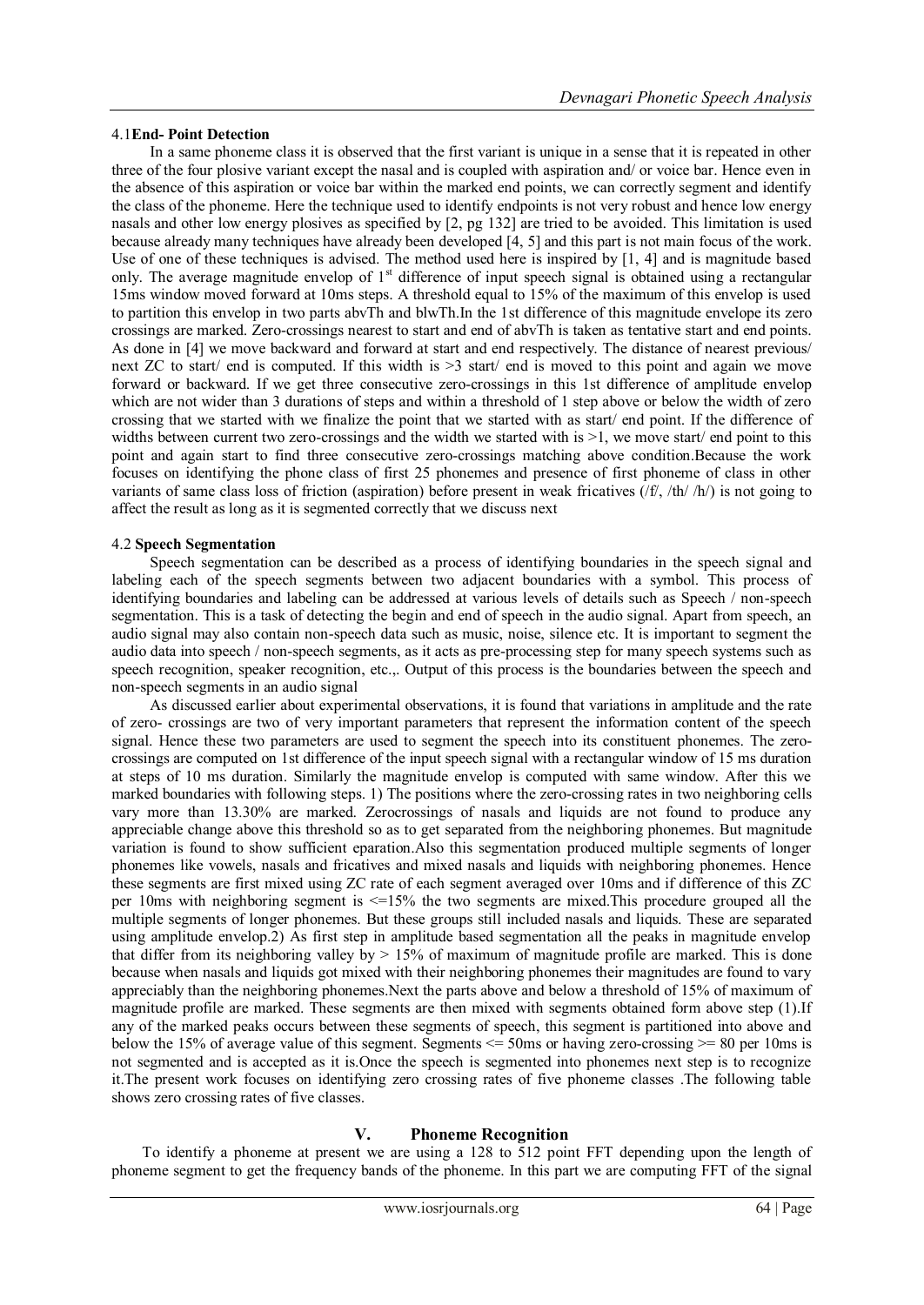segment and taking its threshold with a threshold of 0.1. The density is then computed of this threshold of FFT. Here we observed that often for vowels the density is very less compared to non nasal consonants. Nasals as they are closer to vowels [3] are also often found to produce very low density FFT.The 0-4 kHz frequency scale is divided into 17 bands each of ~235 Hz. Each band is numbered from 1 to 17. Band 1corresponds to (0 to 235) Hz, Band 2 to (235 to 470) Hz and so on. The peak densities of stems in FFT are then computed, normalized and corresponding frequency bands are marked. This density is computed with a rectangular window of size 500Hz and in steps of size 200Hz. These frequency values are first converted into corresponding number of points depending upon FFT size. Because size of FFT is a power of 2 we converted step size to nearest higher power of 2 hence 17 bands widening step size to ~235Hz.The band with less than 50% density is discarded assuming a phoneme will produce its bands with strengths >=50%; this assumption is observed to be a correct decision. The identification of phoneme class is done by finding the positions of peaks thus produced. The phonemes from same group are found to produce these peaks consistently inside a particular band only or a predictable combination of 2 or 3 bands. Retroflex and Dental phoneme classes are found to produce multiple peaks in different bands. Also the positions of FFT peaks of these two groups are found to be very common with each other as can be seen from the TABLE- I.The Retroflex and Dental are hence, in this work, are grouped together. Till now no concrete distinctions have been found between these two groups.Because of these observations artifacts producing more than 3 peaks are ignored to be considered to identify. Also no speech parts are found to be more or less equally distributed on complete frequency range, hence whenever a segment is having more than 9 cells (>50% of total cells) having normalized densities ratio >=60% the maximum that segment is marked as noise. Vowels and nasals are found to produce densities <=5 most of the times, but this is not a very sharp boundary as vowels also produced densities >10 much like non-nasal consonants considerable number of times. Duration of vowels, nasals and fricatives is one of the features to distinguish between these grouped together and non-nasal consonant. Hence if duration of a segment is >50ms that segment is marked as non-nasal consonant and it can be any of vowel, nasal or fricative. Fricatives (SHA) produce very large zero-crossings (> 80) hence easy to be identified. All the vowels and phonemes (LA, WA and RA) are occupying band 3 most of the times making them very difficult to be distinguished. FFT peaks for vowels are also producing at most two bands. Fig (1) shows end points detected and the phone boundaries marked by the algorithm. Out of 13 considerable segments 10 are correctly identified. One phoneme "KA" is lost. Overall system accuracy is expected to be  $\sim$ 75%. The positions of largest frequency density groups are as tabulated below.

| Class     | Zero<br>Crossing<br>Range | Prominent Freq. Band<br>positions |
|-----------|---------------------------|-----------------------------------|
| Velar     | 25-48                     | $(6,7)$ , 5                       |
| Palatal   | 45-90                     | 11 to 15                          |
| Retroflex | $30 - 60$                 | (3,4)(8,9,10)(12,13,14)           |
| Dental    | 20-55                     | (3,4)(8,9,10)(12,13,14)           |
| Labial    | $10 - 55$                 | (2,3,4,5)                         |





Fig.1 Sample of speech signal of velar class and FFT of Speech signal



Fig.2 Sample of speech signal of palatal class and FFT of Speech signal